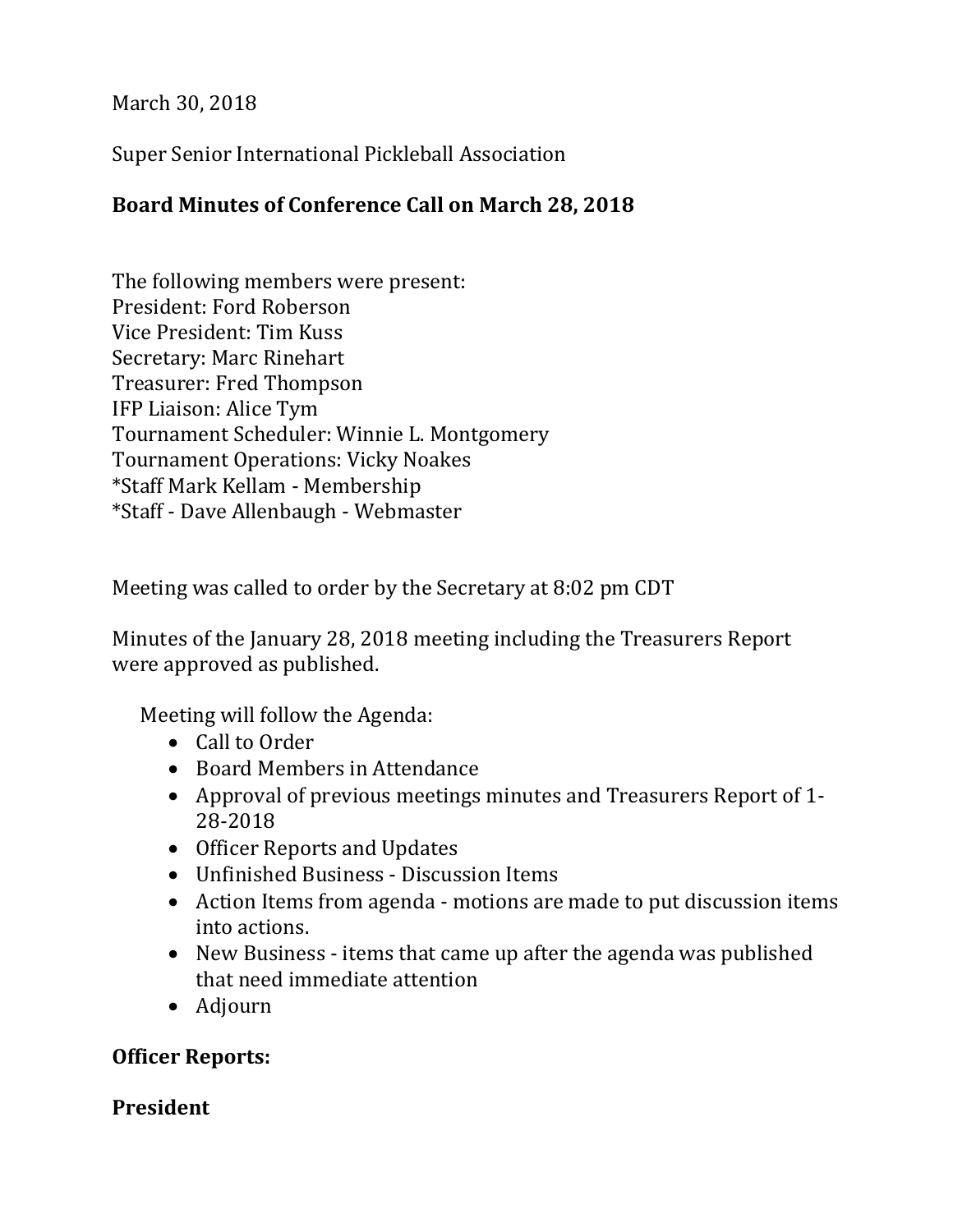- Ford gave a complete review of the financials \$43,804.00 balance including looking at residuals vs all memberships – at end of 2017 we have exceed our target balance of \$30,000 – we are in good financial shape.
- Membership Totals by states 47 of 50 states
- Our goal of  $1500 2000$  by end of  $2018 -$  we are on track.
- 791 of our 1169 members are from these six states.
- Arizona 270
- Texas 176
- Colorado 105
- Florida 90
- California 89
- Georgia 61
- These Top states give us more bang for our buck.
- Ford proposed the following Board rotation schedule based on input from each board member. We all committed to a two year initial term and he thanked each of us for our service. Polled each for Board rotation.
- Board Replacement Cycle –
- Retiring 2018 Tim, Winnie
- Retiring 2019 Marc, Vicky
- Retiring 2020 Fred, Alice
- Possibility of having 3 move off the Board in 2018 with Ford to assume the Executive Director Position or Marc to exit with suitable replacement.
- We will change Mark K. and Dave A. from non-voting board members to Staff Positions on the web page.

- Discussed Tournament Promotions - by State and National Campaign – we have not actively recruited TD and maybe we need to solicit TD to hold a SSIPA event. The Board concurred and Ford will actively start to solicit TD for the future from PT.com.

- National Senior Games – Ford had written a letter to the NSGA (Sue Hlavacke and Tom Burkhart) to start a dialogue about SSIPA and our age/skill format. Alice sent another email and we may have some clarification by the next meeting.

- Tournament Updates for first quarter – great tournaments, some with 400 plus; Mt Region in St. George now at 620 – 24 courts (April)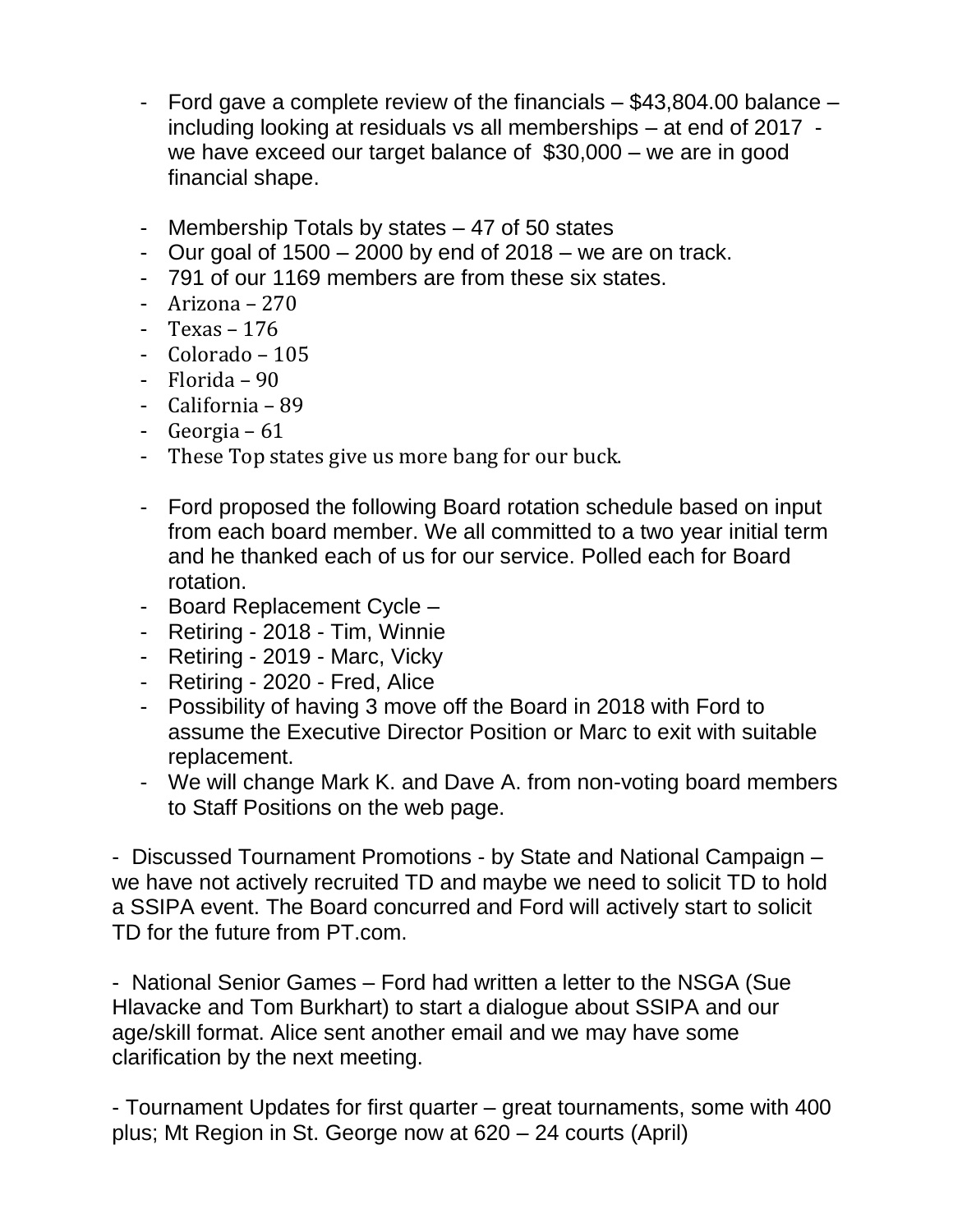- Upcoming tournaments Second Quarter – 9 in this quarter

- Italian Open and Bainbridge Cup for July18-22 in Montesilvano, Italy. Shoud be on PT.com in 10 days. Mike Hess and Melissa are now involved.

- We have added the SPA tournament October (Halloween) –October 26- 29, 2018 and will soon add the established Tommy Wong tournament in Surprise.

- USAPA Nationals - Indian Wells, CA – may use 10 year age groupings – the Board sent a SSIPA position statement (see below) that was sent to the USAPA President – Jack Thomas and Tournament Chair – Christine Barksdale on March 29, 2018.

- Kudos to Alice for her PB Magazine Articles this last issue.

- We need to start working on updating our Tournament Guidelines and TD Planning Tool – Will need everyone's input once we have a draft. Marc will work on sending this out.

- The updated TD Commitment Form will go active on the web on April 1<sup>st</sup>.

### **Staff Position Responsibilities**

**Mark Kellam - Membership Director/Tournament Scheduler** – Maintain membership records, member correspondence, membership renewals, edit and publish the newsletter, maintain/update the tournament schedule spreadsheet.

**Fred Thompson - Finance Officer** – Deposit income, pay bills, invoice tournaments, coordinate budget development, file forms, post monthly expenses to the spreadsheet, coordinate the online store with Pickleball Rocks.

**Dave Allenbaugh - Webmaster** – Develop and update the Website, make recommendations for website improvement, review content correctness, maintain website license.

**Marc Rinehart - Support Coordinator** – Maintain meeting minutes, maintain work list, collect agenda items and publish board agenda, produce and collect content for the newsletter.

**Ford Roberson - Executive Director** – Conduct and coordinate daily operations with the staff, maintain the strategic alliance agreement with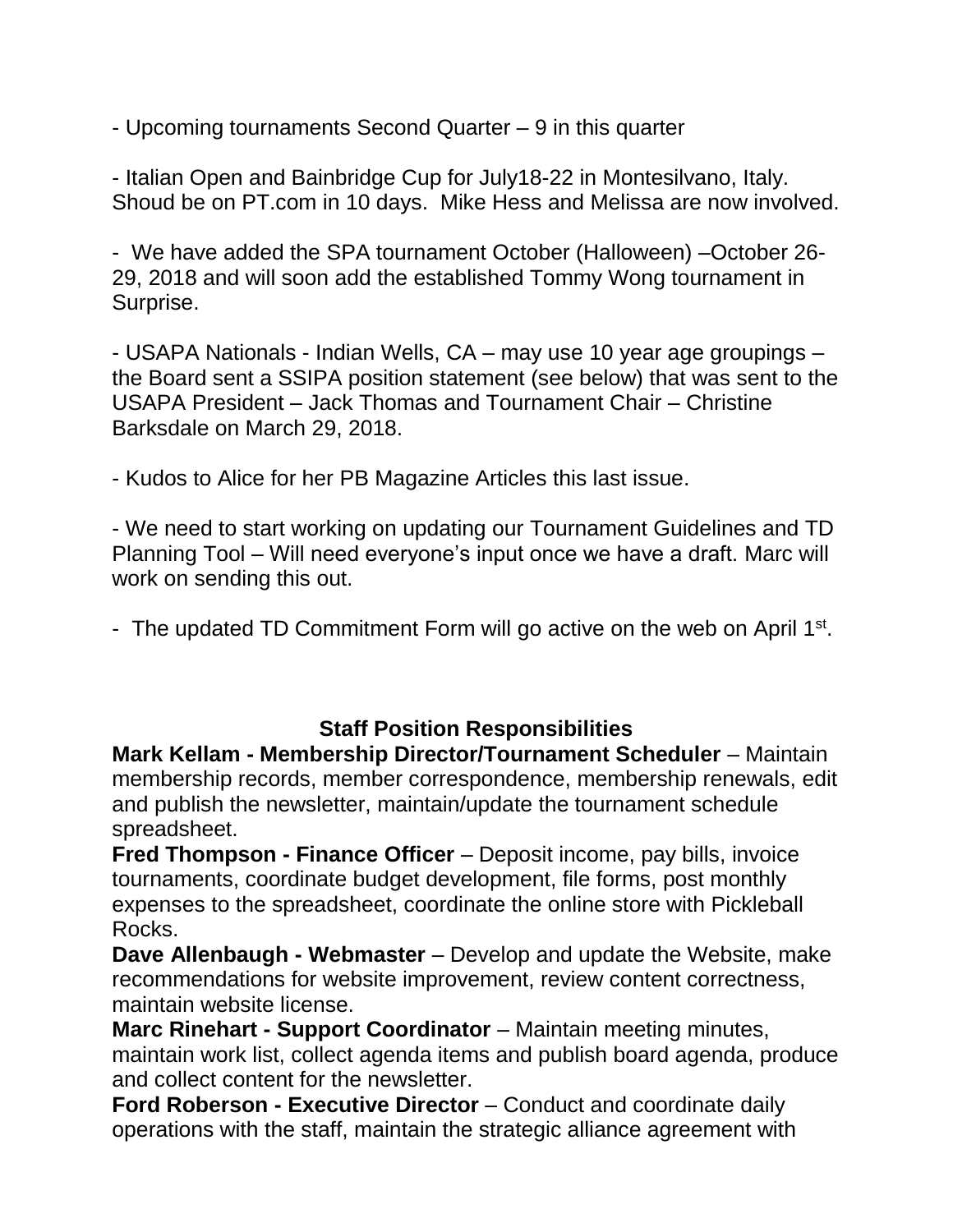USAPA, coordinate the operations of SSIPA tournaments, maintain relationships with tournament directors, provide recommendations to the board, evaluate the effectiveness of daily operations. Board meetings – staff will be a part of board meetings for questions/answers, presentations and recommendations.

**Vice President:** 

- **Colorado Pickleball Open registration is approaching 250. We secured an additional 4 courts for Saturday.**
- **Tim will start to work on Chairing the Nomination Committee for Board Elections.**

**Secretary:** 

- Group Facebook page continues to grow at 1294 members.
- April Newsletter is almost finalized and will feature the Board Election Process that the Board approved. This will also be on the SSIPA web page on April 1st.
- We discussed how to be pull photos to the SSIPA Gallery on the web page. Photos – we should have a link on SSIPA and path to display on web page. Dave Allenbaugh will write a short procedure that we can provide in the new TD Planning Tool and on the Checklist for SSIPA Tournament Representatives.

 - It was suggested that the a checklist for SSIPA representative to used at tournaments – Marc will develop and send draft for Board additions.

**Treasurer:** See Report Below.

- Mt Regional pins Ford will take pins and banners.
- Rodney reported that web sales are slow at \$285.00 about 10 items of clothing – need to market – www.buySSIPA – will put on web page again.
- Fred reported we need to think about changing the pins for the championships – unique pins – need a change different from the Worlds
- End of year Awards Outstanding Achievement points winners possible think about gift certificate from Pickleball Central – easier to mail and change amount of award.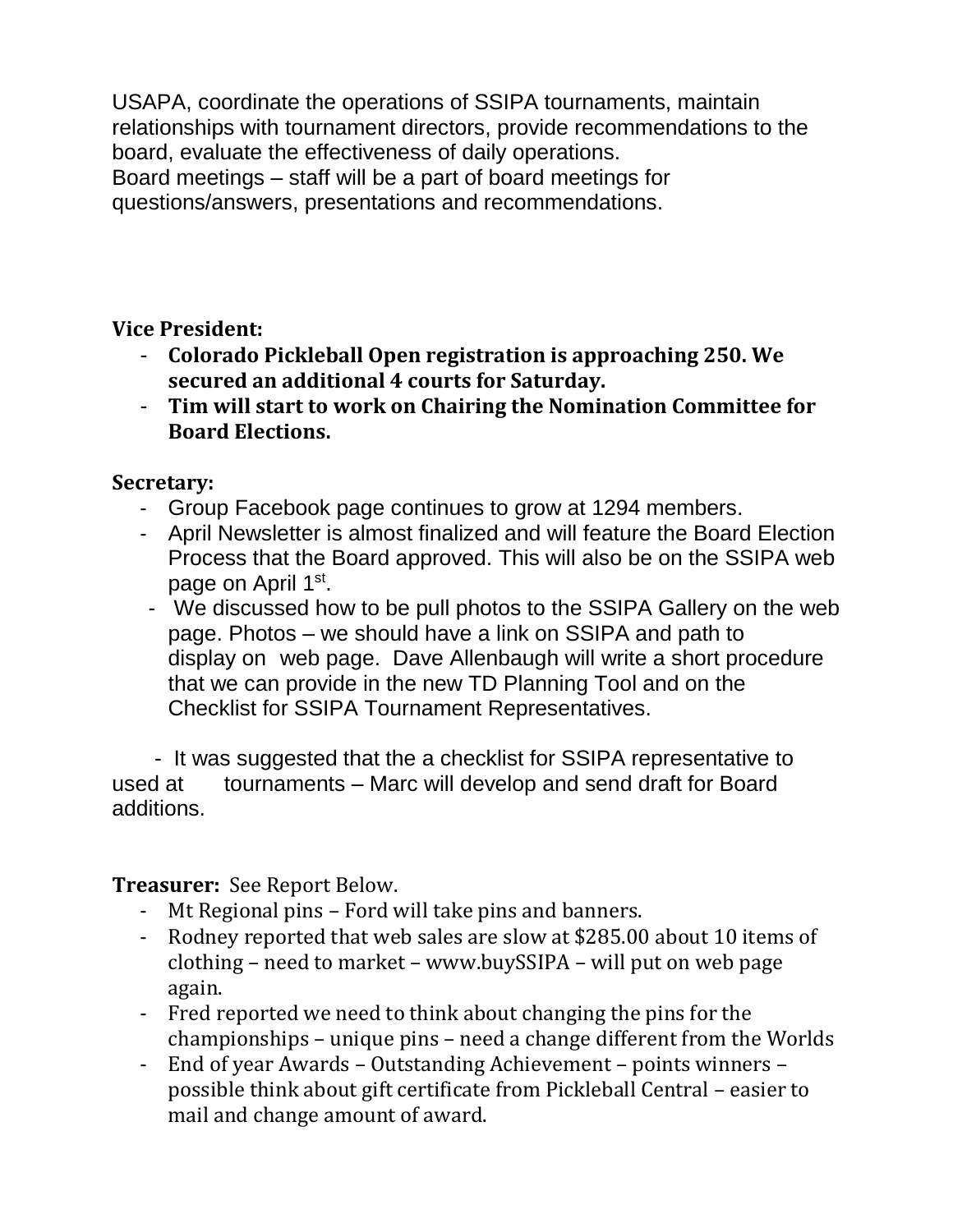## **IFP Liaison: Alice**

- SSIPA Stars – Rodney very pleased and thanks to Dave for the set-up - Amigos Cup 2019-Pickleball Magazine – women worked hard – great article by Alice

- Bainbridge Cup 2018 Italy – European SSIPA Summit - Alice and Ford will attend the Bainbridge Cup and have an initiative to invite European country leaders to a meeting to explain SSIPA, and how to add SSIPA as a circuit event to their tournaments for 2019.

USAPA commitment – would support the Bainbridge Cup. Needs help

- IFP will send email to all those countries.
- Dominican Republic trying to make contact and IFP
- Canada Chuck McDonald now a member of the IFP.

- Many thanks to the kind Paddle donors to GLOBAL PADDLE SHARE. Rodney Grubbs and his son Josh of Pickleball Rocks donated 8 brand new wood paddles. In all, 24 composite paddles and 12 wooden paddles were collected to be sent to Samoa. Next up is collection for the Phillipines. SSIPA is grateful to all who have donated to spread the sport around the world.

## **Tournament Coordinator: Winnie**

- Cat Drinkard Sun City 150 this year and shooting for 220 next year and 150 volunteers and certified 4 refs.
- Mid-America 367 players 225 were 60+, Alice, Vicky and Mark helped. 151 Temporary members. 91 different refs, 24 courts and 2 practice. Thanks to Winnie Montgomery. Contest for most refs – 29 matches.

# **Tournament Operations: Vicky**

- Congrats to Winnie for Mid-America tournament.
- Vicky commented on photos and thought more people see more on Facebook than on the web – where they are seen most
- Ruidoso Championships in June embedded 103 registered to date.
- Billy the Kid registration starts soon for August about 150 anticipated - SSIPA embedded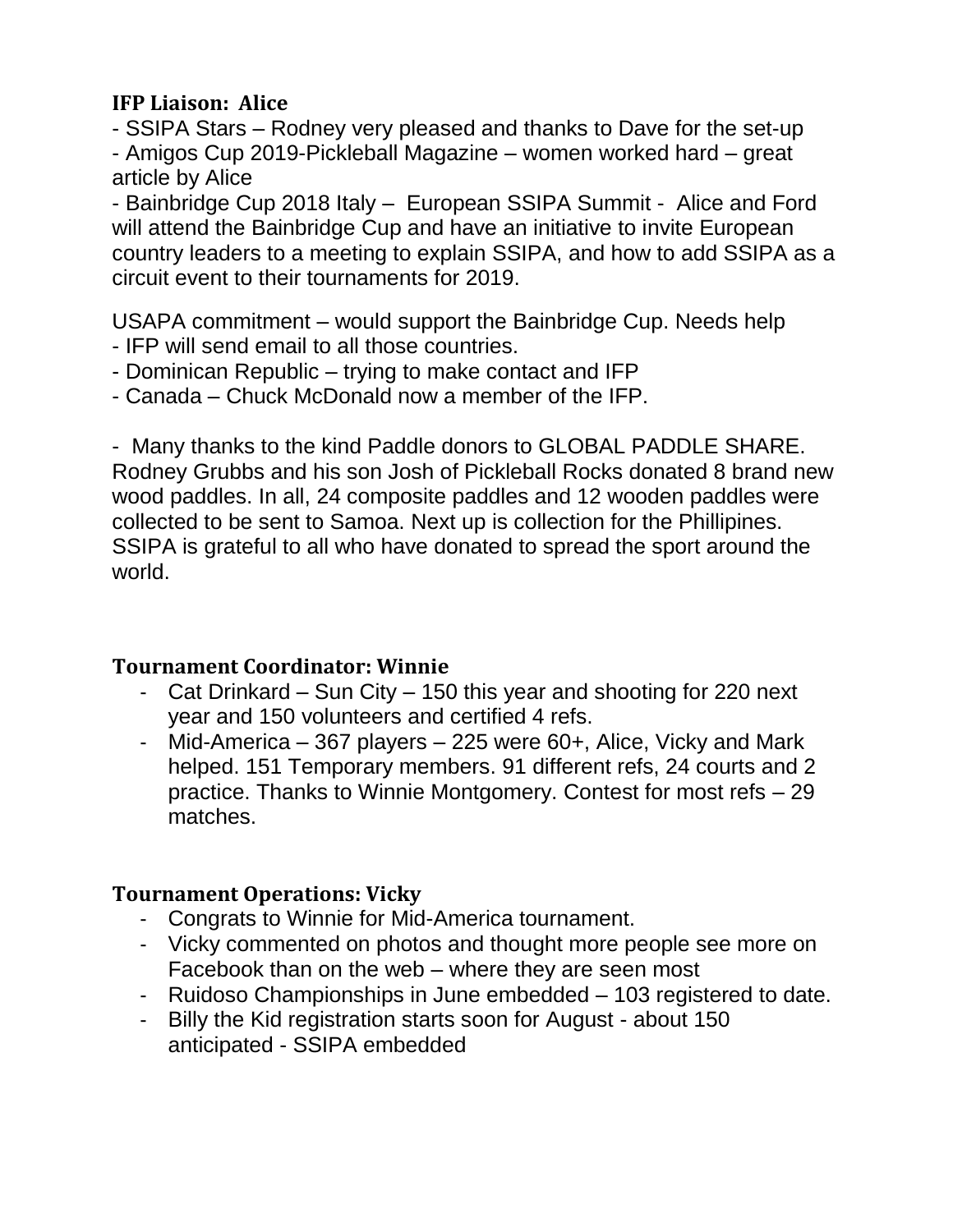## **\*Membership – Mark Kellam** –

Current Membership is 1,170 members. Thanks to Fred, Vicky, Alice and Winnie for recruiting at Lakes and Mid America tournaments.

Member Renewals – to date we have had 94 annual members reach their expiration date. 72 have renewed which is a 77% renewal rate. I think that is an excellent rate.

MemberLeap Project Update - Great progress and moving forward quickly. Don't have ETA yet, but not too distant future.

- 1. To date we have completed the initial database set up, converted member database and completed the first test cycle. Results were positive, but identified changes required by MemberLeap (e.g. addition/removal of fields, renaming fields, building member home page) and SSIPA (e.g. standardize member database – fix addresses, phone numbers, states, countries)
- 2. In progress now test cycle 2. SSIPA member database updated, Memberleap making their corrections and reloading conversion.
- 3. Our new system will look very much like USAPA's member page. Logon and look at your profile on USAPA and that is what ours will look like – difference will be logo and our custom fields.
- 4. Next cycle will include new member process (PayPal, automated emails), newsletters.
- 5. Future testing will include communication to existing members on new system and how-to login, and pt.com validation of membership.
- 6. At some point, I will be asking some of you to assist with testing and setting up new users.
- 7. Privacy decided that we would start with member data being very private. Starting point will be only member names and state will be accessible to other members. Each member will have the ability to opt in or out of allowing their information to be visible to other members.

Summary – very happy with progress, and excited to get this in place as soon as possible.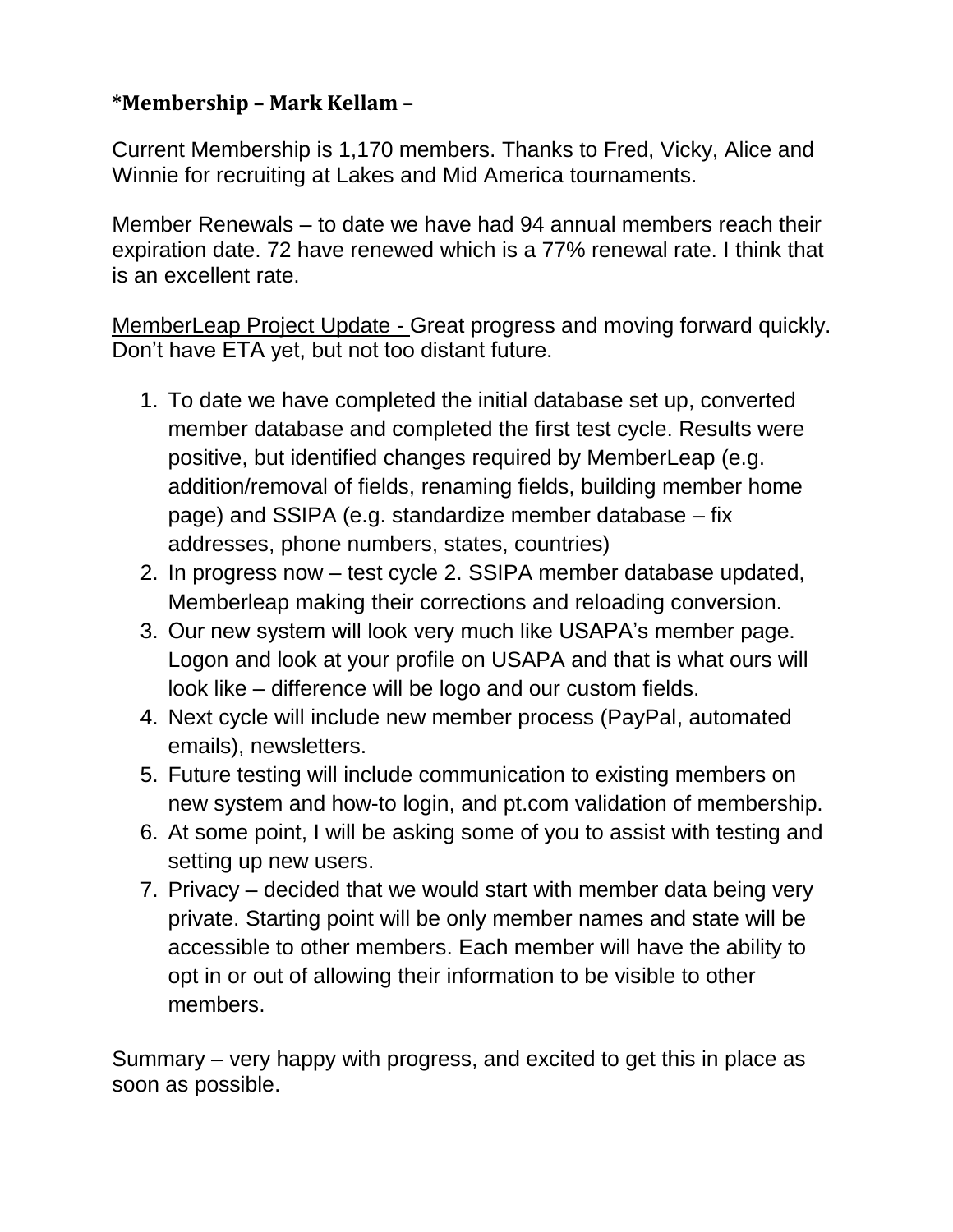### **\*Webmaster – Dave Allenbaugh –**

- Will send Photo info also for posting on TD Planning Tool and SSIPA Representative Checklist.

- Archiving for 2018 Calendar – SSIPA Stars

- We discussed how much certain areas of the web page are being used by the membership. Dave will start recording and tracking by area and start reporting on such at Conference Calls to make better informed decision on what we put on the web.

### **Unfinished Business - Discussion Items - None**

**New Business - None**

**Meeting was adjourned at 8:33 pm CDT.**

**The next meeting will be scheduled at a later date by the President.**

# **SSIPA TREASURER'S REPORT March 27, 2018**

| AVAILABLE FUNDS LAST REPORT 1-23-18 |                    |           | \$38594.25 |
|-------------------------------------|--------------------|-----------|------------|
| EXPENDITURES SINCE LAST REPORT      |                    |           |            |
| MEMBERLEAP                          |                    | \$2210.00 |            |
| <b>MAILING</b>                      |                    | \$184.79  |            |
| <b>PRINTING</b>                     |                    | \$73.33   |            |
| <b>BANNERS</b>                      |                    | \$500.00  |            |
| <b>STAFF PAYMENTS</b>               |                    | \$1800.00 |            |
| TRAVEL REIMBURSEMENTS               |                    | \$1100.00 |            |
| <b>INCOME SINCE LAST REPORT</b>     |                    |           |            |
| PAYPAL MEMBERSHIPS                  |                    |           | \$6428.00  |
| PAYPAL TOURNAMENT PAYMENT           |                    |           | \$1072.00  |
| MEMBERSHIP CHECKS AND CASH          |                    |           | \$695.00   |
| TOURNAMENT PAYMENTS-CHECKS          |                    |           | \$2883.00  |
| <b>BANK BALANCE AS OF 3-27-18</b>   |                    |           | \$43804.13 |
| PAYPAL ACCOUNT BALANCE 1-23-18      |                    | \$66.08   |            |
| OUTSTANDING TOURNAMENT PAYMENT-     |                    |           |            |
| <b>HOLIDAY CLASSIC</b>              | \$746.00 (90 DAYS) |           |            |
| EL MIRAGE                           | \$1338.00          |           |            |
| MID-AMERICA                         | \$980.00           |           |            |